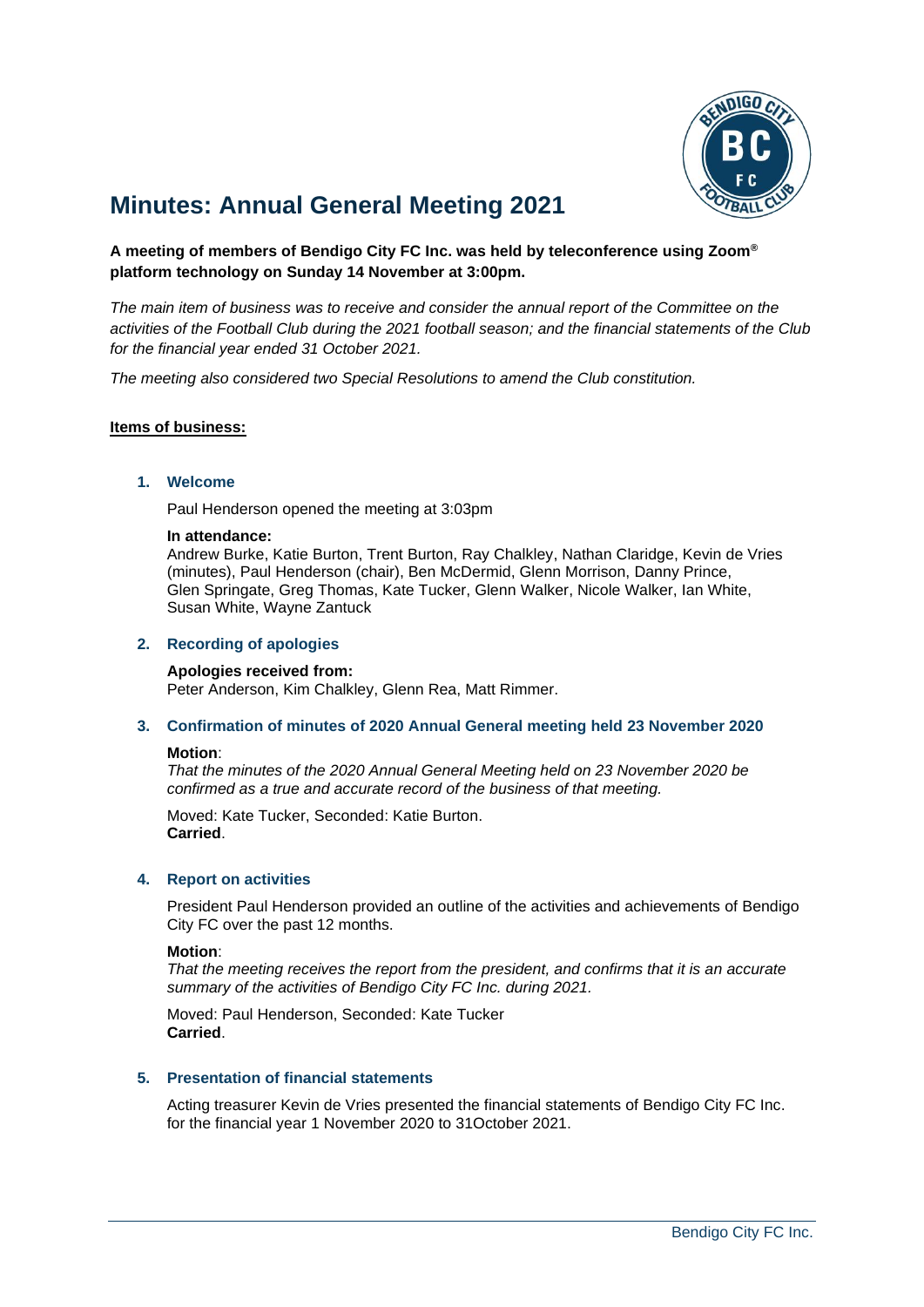#### **Motion**:

*That Bendigo City FC Inc. receives and confirms the financial report distributed at the meeting as a true and fair record of the financial affairs of the football club.*

Moved: Kevin de Vries, Seconded Katie Burton. **Carried**.

#### **Motion**:

*That Kevin de Vries be authorised to lodge the required Annual Statement with Consumer Affairs Victoria on behalf of the football club.*

Moved: Kevin de Vries, Seconded Katie Burton. **Carried**.

#### **6. Special resolution 1: Expansion of committee**

See also notes at the end of these minutes, which were provided to attendees with the agenda.

#### **Motion**:

*That the clause 9.1 of the Constitution of Bendigo City FC Inc. be amended to expand the committee to allow for the election of up to twelve (12) directors.*

Moved: Kevin de Vries, Seconded Andrew Burke. **Carried**.

#### **7. Special resolution 2: Update of constitution to reflect new business names of Football Victoria and Football Australia.**

**Motion**:

*That all references to Football Federation Victoria, or FFV, be replaced by Football Victoria, or FV as the case may be; and further*

*That all references to Football Federation Australia, or FFA, be replaced by Football Australia, or FA as the case may be.*

Moved: Kevin de Vries, Seconded Kate Tucker. **Carried**.

#### **8. Election of office bearers**

There are to be no more than twelve (12) Directors comprised as follows:

- a. the President;
- b. the Vice President;
- c. the Secretary (which is a mandatory position under the Act);
- d. the Treasurer; and
- e. eight (8) other committee members.

The following people were elected as directors of Bendigo City FC Inc. for season 2022.

- Andrew Burke president
- Kevin de Vries secretary
- Glenn Morrison
- Kate Tucker

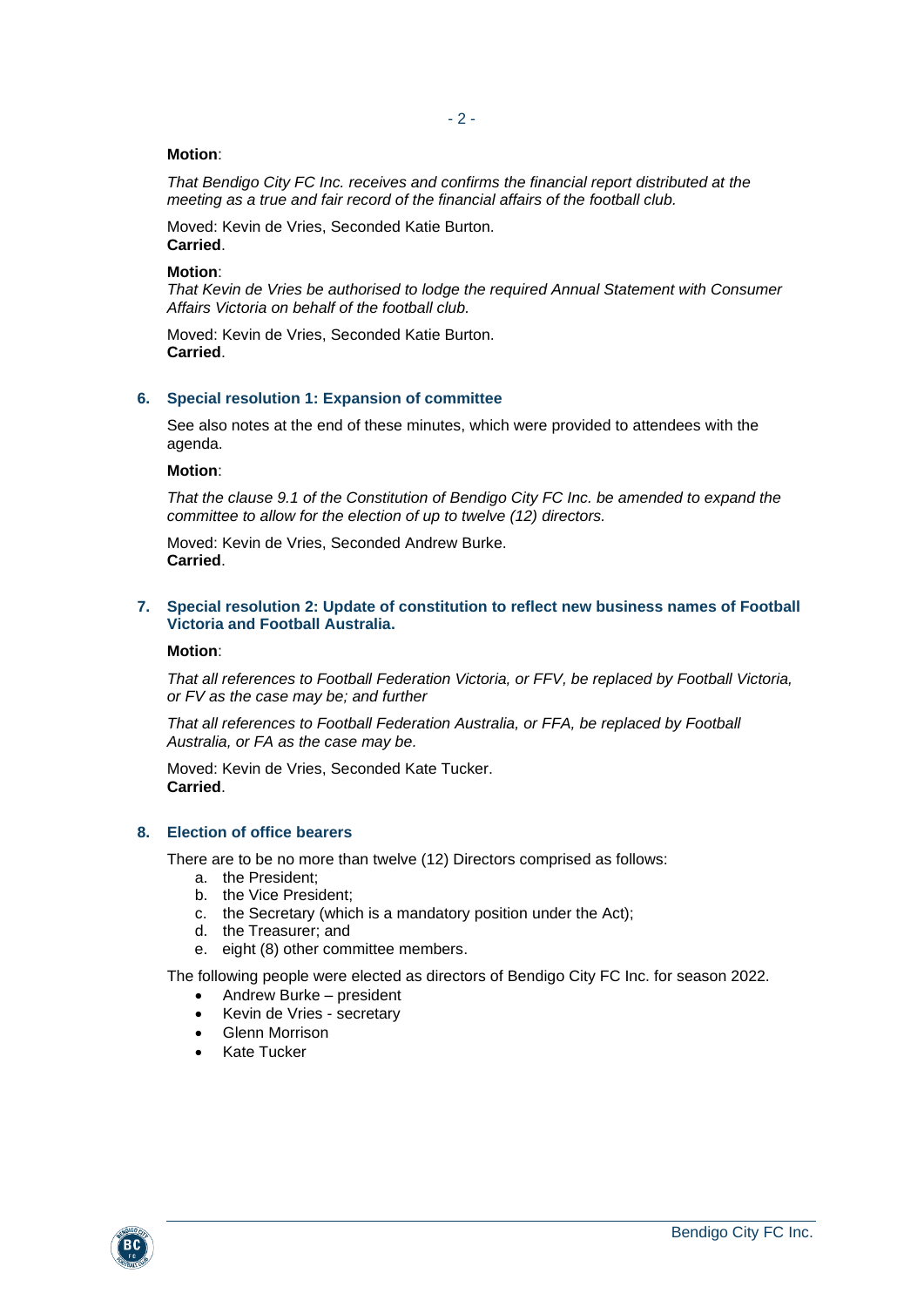#### **9. Vote of thanks for outgoing committee members**

Andrew thanked the outgoing committee members Katie Burton, Kim Chalkley, Mel Dillon, Paul Henderson, Glenn Rea, and Matt Rimmer for their contribution to the club.

## **10. Any other business**

Paul extended a special thanks to Wayne Zantuck for his contribution to Bendigo City FC over several years. This message was endorsed and acclaimed by Nathan who spoke of the enjoyment of working with Wayne and the value he provided to the players and club.

Kate spoke of the need to organise as a committee for 2022 and to recruit volunteers for the coming season. She offered to work on implementing the strategic plan and defining the volunteer roles required at the club into smaller, more manageable contributions. Kate spoke of her excitement for the future direction of the club, with particular mention for the coaches and the culture.

Kate also provided an extended thanks to Paul Henderson for the professional and organised manner in which he has executed the role of president. Paul was described as pleasure to work alongside and 'gentleman under pressure'. The meeting acknowledged Kate's words with applause and acclaim.

#### **11. Meeting close**

The meeting closed at 3:50pm. Paul thanked everybody for their attendance and participation.